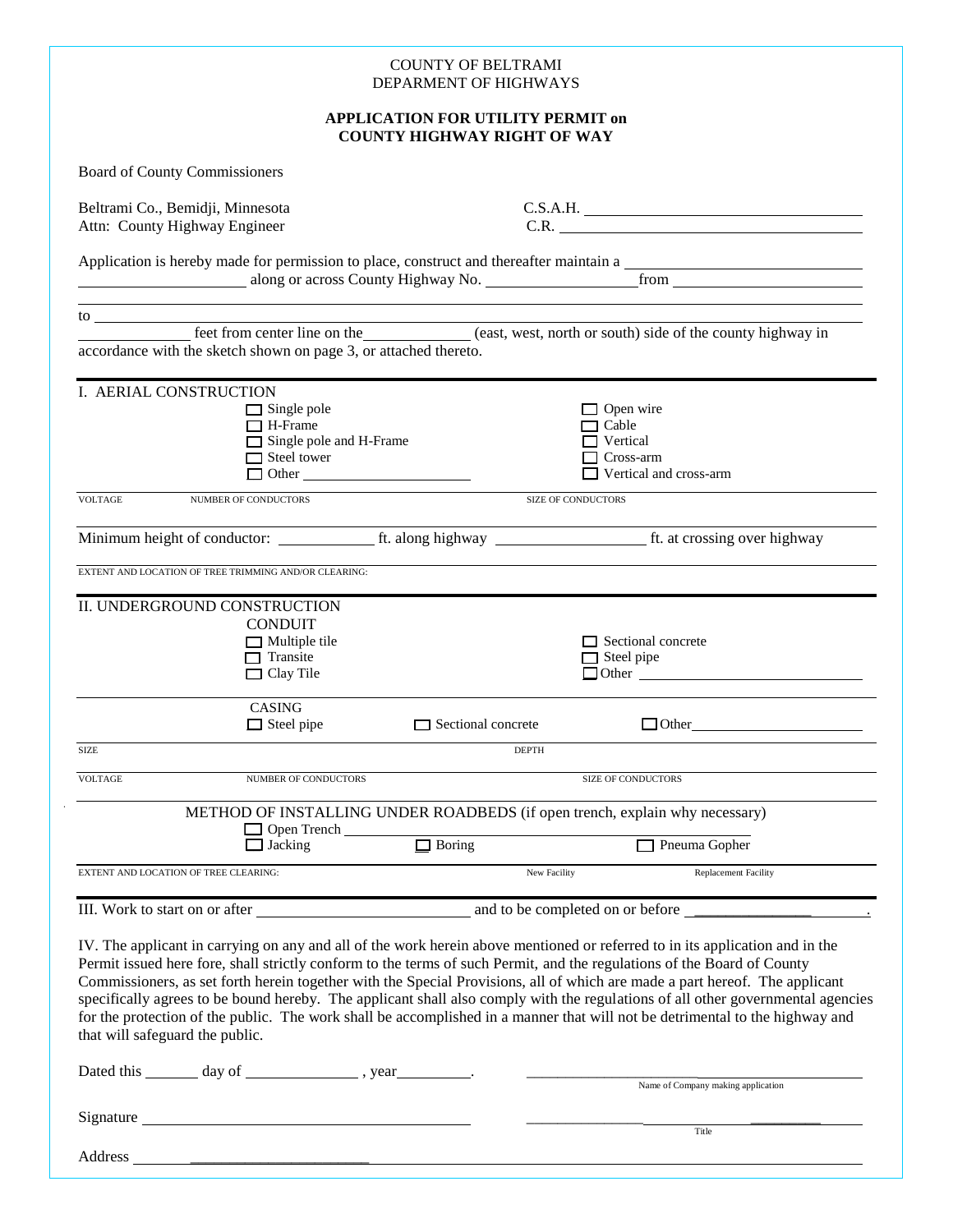## Rules and Regulations of Board of County Commissioners for Utilities on County Highways

#### DEFINITIONS

*Utility.* Under this order "utility" shall mean and include all privately, publicly or co-operatively owned communication lines and facilities, any systems, lines and facilities for the distribution and transmission of electrical energy, oil, gas, water, sewer, steam and other pipe lines, railways, ditches, flumes or other structures which under the laws of this State or the ordinance of any town or city may be constructed, placed or maintained across, along or on county highway right of way, Dependent upon the meaning intended in the context, "Utility" shall also mean the utility company, inclusive of any wholly owned subsidiary.

#### GENERAL

I. Except as other wise permitted, utility construction and relocation on county highway right of way shall not be commenced until an application for a Permit has been made and such Permit granted. The Permit sketch shall show the location of the proposed utility with reference to county highway centerline. A copy of the sketch shall be provided for each copy of such Permit.

II. Burning or disking operations and/or the use of chemicals to control or kill trees, brush and other vegetation is prohibited without prior approval from the County Highway Engineer.

III. All waterways and lines of drainage shall remain operative.

IV. Wherever topsoil and sod are disturbed they shall be replaced and maintained satisfactorily until the turf is established.

V. The utility facility and installation shall not interfere with any existing utility facilities on the county highway right-of-way.

VI. When necessary, barricades, warning devices and flagmen shall be provided by the Utility during all phases of their construction and maintenance operations on county highway right of way.

VII. At the time of construction of the utility and at the times of subsequent maintenance, prior approval shall be obtained from the County Highway Engineer for the cutting and trimming of trees within the county highway right of way. Wherever trees are cut the resulting stumps shall be removed unless otherwise provided in the Special Provisions of the Permit. Any holes caused by stump removal shall be backfilled, the area leveled and all materials associated therewith disposed of outside the county highway right of way. The utility shall advise the County Highway Engineer at least 48 hours in advance of its intent to start clearing and grubbing operations so that proper supervision can be provided.

VIII. The Utility shall notify the County Highway Engineer of its intent to perform service and maintenance operations which will interfere with the flow of traffic on county highways, and shall obtain his approval prior to performing such operations. However, the Company may perform service and maintenance operations on county highways including opening and disturbing the surface of the right of way without prior approval in those instances where an emergency exists that is dangerous to the life or safety of the public and which requires immediate repair. The Utility shall take all necessary and reasonable safety measures to protect the traveling public and shall notify the County Highway Engineer at the earliest possible moment.

IX. If at any time **Beltrami** County, acting through its Board of County Commissioners, shall deem it necessary to make any improvements or changes on all or any part of the right of way of the county highway which affect a utility located on county highway right of way, then and in such event, the owner of the utility shall within 15 days after written notice from the Board of County Commissioners, or it authorized agent, proceed to alter, change, vacate or remove said utility from the county highway right of way so as to conform to said county highway changes and as directed by the Board of County Commissioners.

Such work shall be done without any cost whatsoever to **Beltrami** County and shall be completed within the date specified in said written notice. The Utility shall assume all liability and save **Beltrami** County harmless from any and all claims of damage of any nature whatsoever occasioned by reason of not having removed said utility within the time specified in said notice.

X. The Utility shall assume all liability for, and save the County, its agents and employees, harmless from, any and all claims for damages, actions or causes of action arising out of the work to be done herein and the continuing uses by the Utility, including but not limited to the placing, construction, reconstruction, maintaining and using of said utility under this application and Permit.

XI. The Board of County Commissioners may require the Utility, or its contractor, to furnish a deposit in the form of a certified check, a surety bond or corporate undertaking, in favor of the Board of County Commissioners of **Beltrami** County, for any expense incurred by the County in the repairing of damage to any portion of the county highway right of way caused by work performed under a Permit, including any out of the ordinary engineering supervision and inspection expense provided by the county. In those instances wherein a deposit is required, the amount of the deposit shall be specified in the Special Provisions of the Permit. If a check is furnished, any monies remaining over and above such expense shall be returned to the applicant.

XII. The Permit as issued does not in any way imply an easement on private property.

XIII. The installations shall be made in conformity with all applicable laws, regulations and codes covering said installations. All installations shall be made in conformity with regulations of governmental agencies for the protection of the public.

XIV. Upon completion of an installation, the Utility shall restore the county highway right of way to its original condition. The Utility shall then notify the office of the County Highway Engineer of the completion of the work so that inspection can be made to determine its acceptability.

#### AERIAL

I. There shall be only a single pole line on the county highway right of way on either side of the center line thereof.

II. Longitudinal installations on county highways shall normally be located in the outer five feet of the right of way. At crossing of the county highway, poles shall be placed at a minimum to thirty feet from the shoulder lines of the through roadbeds unless right of way widths are prohibitive to such location.

III. The location of all brace poles, anchors and anchor poles within the limits of the county highway right of way shall be approved by the County Highway Engineer.

IV. In those instances in which a Utility is issued a Permit or Permits for construction on both sides of the county highway right of way in a given area, such Permit is conditioned upon the Utility subsequently providing joint use to other Utilities upon reasonable terms mutually agreeable to the Utilities.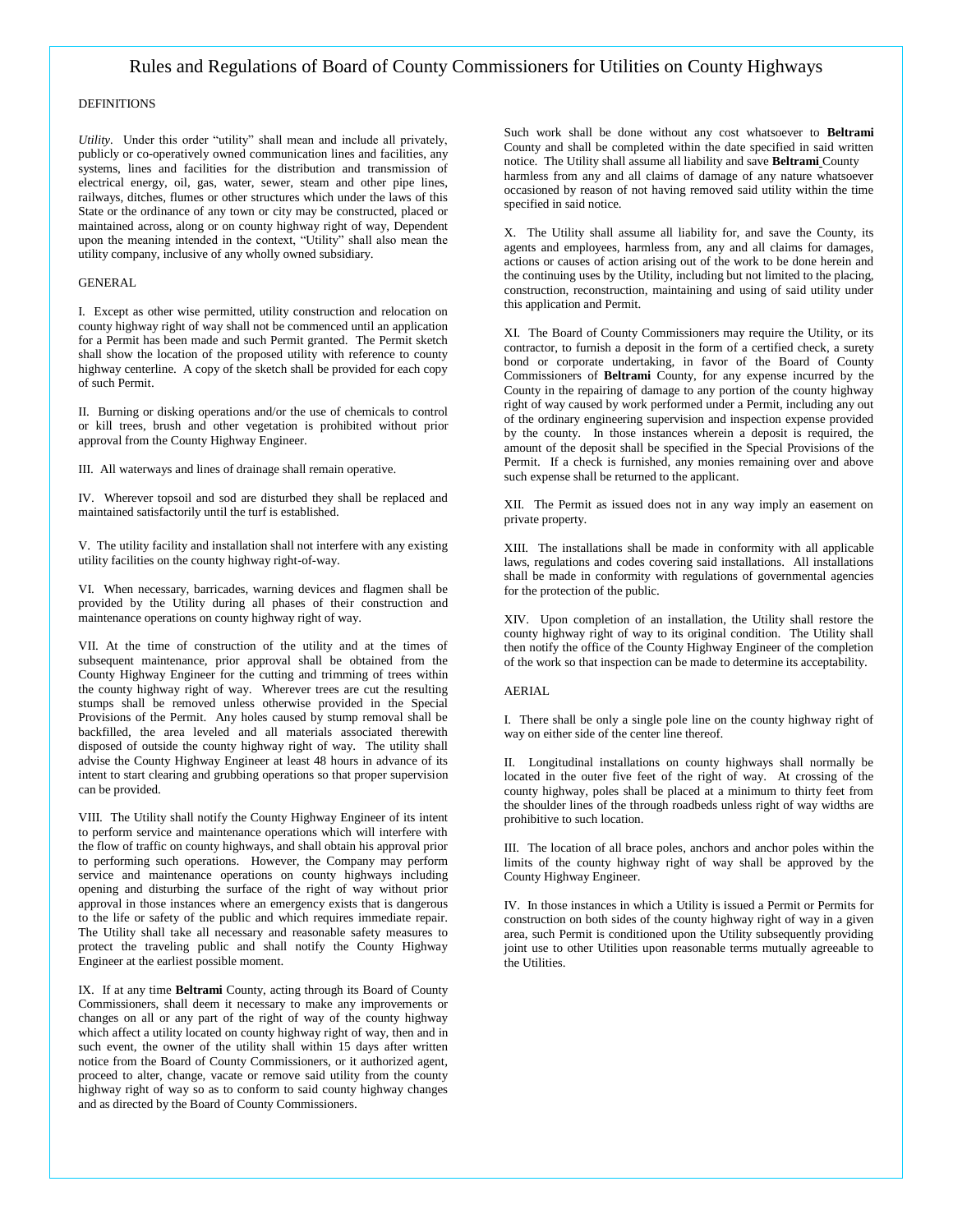#### UNDERGROUND

I. All crossings of the roadbeds of the county highways shall be made by boring inside a casing or carrier pipe, or by jacking, unless this procedure is modified in the Special Provisions of the Permit. The auger shall not lead the casing or carrier pipe by more than one inch. Open trenching shall be restricted to the area from 5 feet beyond the shoulder to the right of way line except as modified in the Special Provisions of the Permit.

II. When pipes with bells or flanges are installed, the crossings of the roadbeds of the county highway shall be made by boring inside a conduit as provided in paragraph I of this section or jacking a conduit of sufficient diameter to permit threading the carrier pipe through it.

III. All voids caused by jacking or boring shall be filled by pressure grouting. The grout material shall consist of a sand-cement slurry of at least two sacks of cement per cubic yard and a minimum of water to assure satisfactory placement.

IV. The underground utilities shall be so installed as virtually to preclude any necessary for disturbing the roadbeds to perform maintenance operations.

V. Underground installations shall be accomplished without damaging or destroying the principal root structure of specimen trees.

# **LOCATION SKETCH**

Show location of proposed facility in relation to the centerline of the county highway and other pertinent features such as right of way line, shoulder line, curb line and edge of surfacing. The facility should also be referenced to adjacent landlines.